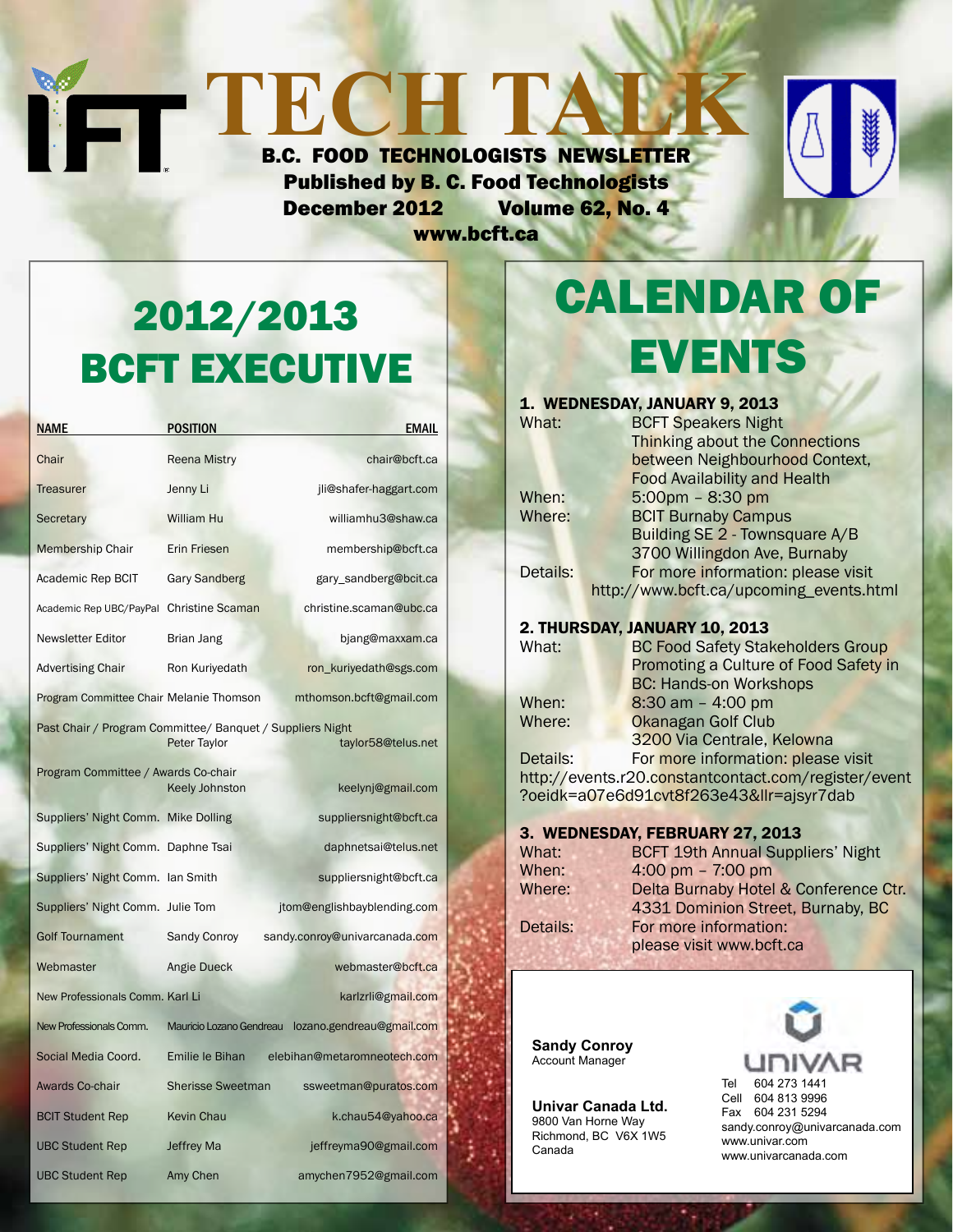#### December 2012, Vol. 62, No. 4 PAGE TWO

## WANTED: Directed Studies Projects for BCIT Students!

 The BCIT Food Technology Program is again accepting project proposals from companies wishing to sponsor second year Food Technology students taking the Directed Studies course. Past projects topics have included: HACCP and prerequisite program development, food product development, shelf life studies, nutritional analysis, waste utilization, and many others.

The students have one day per week (Wednesdays) from January to April to devote to the project.

Students complete a literature review, develop methodology with assistance of the sponsor, and conduct the specific research. Work may be done at



#### plant and analytical equipment. Presentation of oral and written reports takes place in May. The sponsor is asked to be available to advise the student throughout the project, attend the oral presentation, complete a brief evaluation of the student, and cover costs of consumables. Projects must be submitted by December 21 to be

BCIT and/or company premises. During the project, the student has access to BCIT Food Technology pilot

considered. Project acceptance depends on suitability and interest by the students.

For information, contact Anne McCannel at (604) 432-8269 or e-mail Anne\_McCannel@bcit.ca.

# BCFT Website

Please check out the BCFT website at www.bcft.ca for:

- • Up to date information about upcoming BCFT events
- Job Postings (http://www.bcft.ca/employment.html.) for those companies needing a hard working food technologist.

If you have any feedback or events that you would like posted, please email Angie Dueck at webmaster@bcft.ca.

## Calling all UBC FNH, Nutritional Sciences & Food Sciences Grads!

 Are you a graduate of the FNH, Nutritional Sciences, or Food Sciences program at UBC? Then we would like to reconnect with you! The Food, Nutrition and Health program at UBC wants to stay connected with its alumni.

If you are interested, send us a quick e-mail at **fnh.** alumni@ubc.ca to update your contact information (name, email, major and year of graduation).

Or, connect with us by Facebook by joining our group at "UBC FNH Alumni". A great way to stay upto-date with the program and to connect with former classmates!

Count, Total and Fecal Coliforms)

• **No Minimum Fees**

Giardia-Cryptosporidium Pseudomonas species • Standard Methods for Water and Wastewater

### **Microbiology to Your Benefit**

Salmonella species Bacterial, Yeast & Mold Ids

 190 - 12860 Clarke Place, Richmond, B.C.V6V 2H1 Tel: (604) 279-0666 Fax: (604) 279-0663 Sales Inquires: sales@igmicromed.com General Enquires: info@igmicromed.com Web site: www.igmicromed.com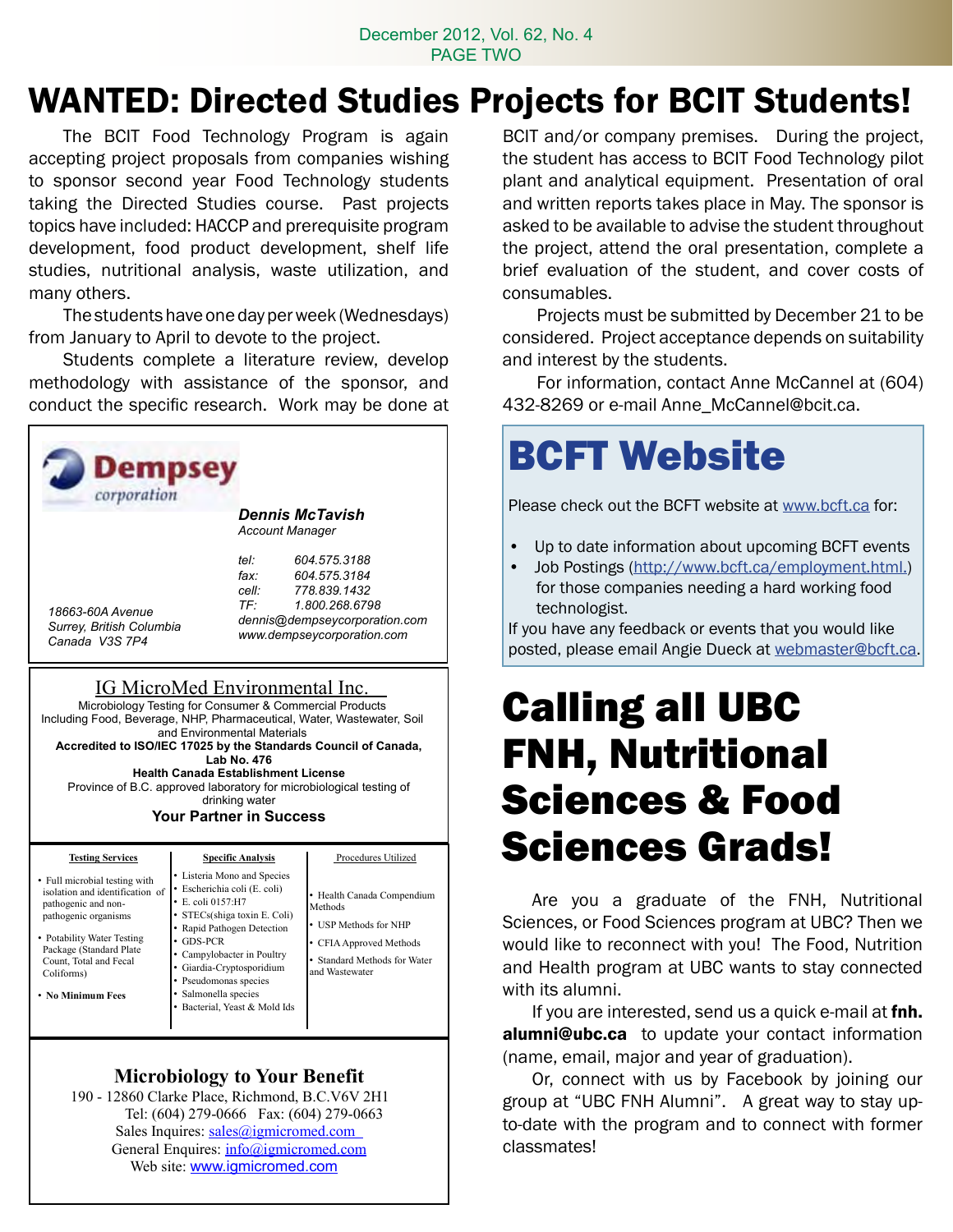### Invitation to Register for BCFT Suppliers Night

 BCFT is pleased to announce their 19th Annual Supplier's night on Wednesday February 27th , 2013 at Delta Burnaby Hotel and Conference Centre, located at 4331 Dominion Street in Burnaby, BC. (Tel.: 604- 453-0772; Fax: 604-453-0775). Please follow this link to our website at http://bcft.ca/suppliers\_night. html to register for a table top display.

 This is an exceptional opportunity for networking and displaying your products and services to R&D technologists, food scientists, purchasers and senior management from leading food and beverage companies within BC.

#### SHOW DETAILS:

| Date: | Wednesday February 27th, 2013 |
|-------|-------------------------------|
| Time: | $Set$ -Up $-$ 1:00 pm         |
|       | Show - 4:00 to 7:30 pm        |

#### Prices:

 Early Bird Rate – prior to Dec. 15, 2012 \$300.00 Canadian Funds, \$300.00 US Funds After December 15th, 2012

 \$380.00 Canadian Funds, \$380.00 US Funds Attendee registration will be available online this year. Information to be available by December 15th.



**Emilie Le Bihan** Technical representative C 604 787-3093 **Western Office** 4111 E Hastings St, suite 380 Burnaby, BC V5C 6T7 P 604 563-9712

**elebihan@metaromneotech.com www.metaromneotech.com**

**Head Office** 5000, Armand Frappier F 604 291-0061

St-Hubert, QC J3Z 1G5 P 450 443-3113 F 450 445-8462

#### **Lucie Nicholls** General Manager

#212-1515 Broadway Street Port Coquitlam, BC V3C 6M2 Canada

Tel: 604-468-9800 Toll Free: 1-866-468-9800 Fax: 604-468-9801 Cell: 604-866-9804 www.carmiflavors.com lucienicholls@carmiflavors.com

## For Employers & Job Searchers

 BCFT sponsors 'no-charge' job postings on our website. Please ensure the posting is in pdf or word document form. Optionally, we can provide a form for the job posting.

 Check out the current positions available at this link: www.bcft.ca/employment.html

 For more information or to post a job, please contact Angie Dueck at employment@bcft.ca.

## The BCFT is Looking for You!

 As you know the BCFT is run entirely by volunteers and once again we are soliciting members for their interest in participating in next year's executive. We will have a number of vacancies to fill. Help keep our flame burning bright.

 If you are interested in volunteering please contact Reena Mistry at chair@bcft.ca.



 BCFT has expanded it web presence to Facebook. Facebook is a free social networking service connecting individuals to their friends.

Find the page at https://www.facebook.com/pages/British-Columbia-Food-Technologists-BCFT/180485308680605. "Like" us to get all the latest BCFT updates!



#### Nancy Bender

Sr. Account Manager BC; AB; SK 3M Food Safety Canada

#### 3M Canada Company

 Tartan Drive London, ON N5V 4M9 265 1840 Ext. 7423 VM 463 8374 HO 772 3716 Cell 665 4759 Fax for Ordering nabender@3M.com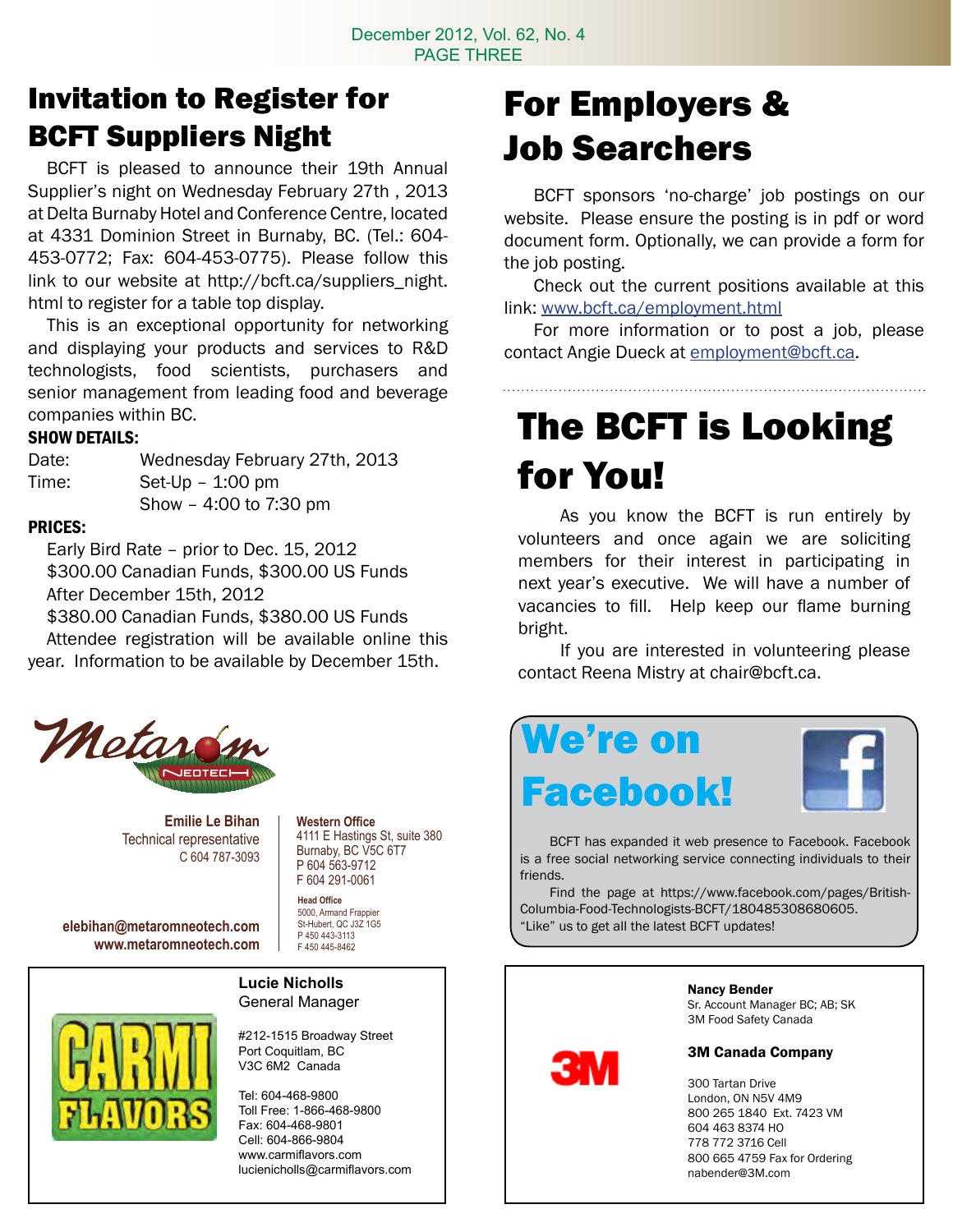### 2013 Annual BCFT Speaker's Night

*Thinking about the Connections between Neighbourhood Context, Food Availability and Health*

 The next BCFT event, The Annual Speakers Night, hosted by the BCIT student representatives, will be held at the BCIT Burnaby Campus on January 9, 2012.

This year will feature a talk by Dr. Jennifer **Black** on "Thinking about

the Connections between Neighbourhood Context, Food Availability and Health"

 Dr.Blackwilldiscusscurrent issues and controversies related to the ways in which neighbourhoods and local availability of nutritious food shape opportunities for good health. This talk will raise questions about the role for food technologists and food



producers in improving access to healthy food for British Columbians.

Jennifer Black, PhD RD is an assistant professor in the Food, Nutrition and Health program in the Faculty of Land and Food Systems at the University of British Columbia. Dr. Black completed a master's degree in nutrition and public health and trained as a dietitian at Columbia University before completing a PhD at New York University. Her research interests are shaped by experiences working in community health and nutrition in New York City and her research program now focuses broadly on social and contextual determinants of health and dietary choices. She is a principal investigator for the Food Practices on School Days Study, a Canadian Institute of Health Researchfunded project that aims to understand how youth's food-related knowledge, attitudes and practices are embedded in social contexts and shaped by the food environment, particularly at school where students spend much of their time.



Cell: (778) 245-2211

**Vernon Lo, M.Sc.** *Western Region Business Director*

130- 18279 Blundell Road Customer Service Richmond, British Columbia Tel: 1-866-294-7914 Canada Fax: 1-877-294-7929 V6W 1L8 customerservice@debro.com

#### MORE INFORMATION ABOUT 2013 SPEAKER'S NIGHT

| Date:  | Wednesday, January 9, 2013                                             |
|--------|------------------------------------------------------------------------|
| When:  | 5:00 pm to 8:30 pm                                                     |
| Where: | <b>BCIT Burnaby Campus</b>                                             |
|        | Building SE 2 - Rooms 212 A & B                                        |
|        | (Townsquare A/B)                                                       |
|        | 3700 Willingdon Ave, Burnaby                                           |
|        | $D_{211}$ particles qualiphle in lets $E$ , $7$ ar $0$ efter $4.20$ pr |

Pay parking available in lots 5, 7 or 8 after 4:30 pm (access from Wayburne or Carey Avenue; these lots cannot be accessed from Willingdon). See http:// www.bcit.ca/files/about/pdf/bcitmap.pdf for map

#### Itinerary:

5:00 Check-in/Registration 5:30 Ice-breaker and activities 6:00 Refreshments, light meal, networking 7:00 Speaker: Jennifer Black, PhD RD 8:00 Door prizes

Advance registration fee\*: Student BCFT members - Free Student non-members - \$10 BCFT members - \$20 Non-members - \$40

\*Admission fee at the door is \$40 regardless of membership status.

To register, please follow the link below: http://www.bcft.ca/upcoming\_events/reg20130109. html

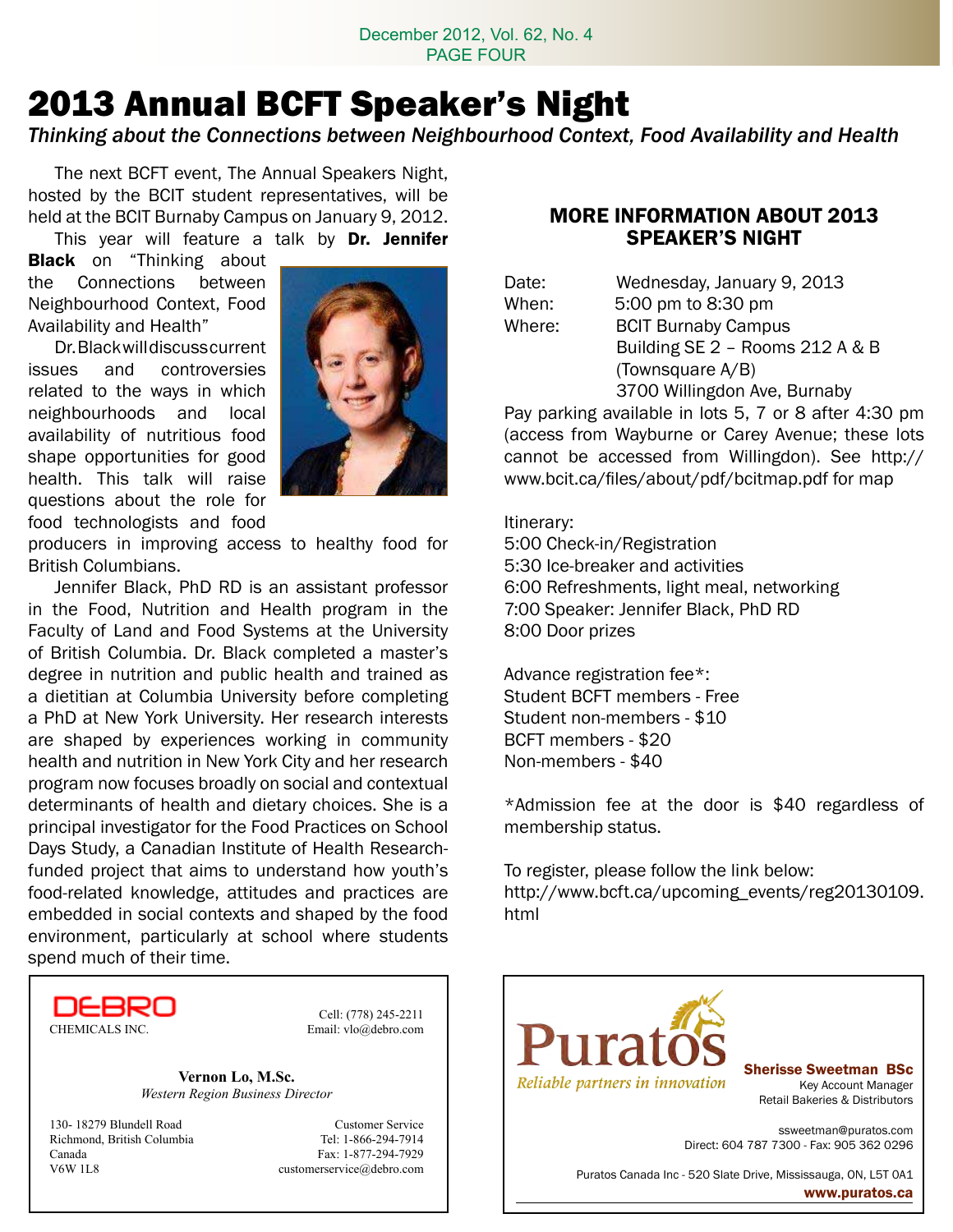### IFT12 Annual Meeting + Food Expo

*Submitted by* 

#### Angie Dueck

 When I stepped out of the airport and into the 40°C Las Vegas heat my soggy, cool Vancouver June was instantly forgotten. My occupation at the time had little to do with ingredients, HACCP or the production floor and thanks to my conference sponsor BCFT, my self-appointed mission was to geek out on Food Science. Well, that and represent our organization within the IFT framework.

 Reena Mistry, Erin Friesen and I attended the Strategic Leadership Forum hosted by Cynthia D'Amour in which we, and other IFT volunteers from all over the U.S., learned and brainstormed strategies to improve the relevance and functionality of our chapters. This work has been compiled and can be found on the IFT website.

 At the New Professionals Task Force Meeting I had the opportunity to share with other chapters the events BCFT has planned over the last year to engage new professionals in our organization, including the fabulous seminar on office politics and the Granville Island Brewery tour. Another chapter had a sushimaking event—yum!

 At the Canadian breakfast, I had the chance to hang out with old classmates, other conference attendees from Vancouver and to meet Carol Ann Burrell, Executive Director of CIFST, whom I had only known previously from our Thursday morning conference calls regarding the CIFST web renewal project.

 Howard Schultz, CEO of Starbucks, delivered his speech, "The Importance of Innovation." Specifically, his interest lay in running companies with a global conscience and considering the needs of employees working for the company. I think that is something to aspire to!

 After that I was free to attend the plethora of



seminars offered including:

• Incorporating Food, Nutrition, and Health Informatics Resources in the Food Design and Engineering Process; it is here that I learned the term "metabolomics." I wonder what I will be eating in ten years when personalized products are developed for variant metabolic and nutritional phenotypes…

• Yellow Pea: An Emerging Sustainable Legume for Nutritional and Functional Food Innovation.

The Microbiome: Beyond Fibre.

• Dispersions in Beverages and Foods: From Theory to Applications.

New Frontiers in Sustainable, Animal-Independent Dietary Protein Production Technologies. I have already committed 20 years of my life to a vegetarian diet and have eaten many meat and dairy analogs along the way. I would love to work in this particular field. Until then, I will follow the scientific developments with my stomach. The company "Beyond Meat" paints an apocalyptic picture of increasingly resource intensive and environmentally destructive meat production practices driven by the demand of population growth and economic prosperity in developing countries. Beyond Meat does not strive to satisfy the existing vegetarian market but to reduce meat consumption of average omnivorous consumers by offering a product so close in texture, flavour and appearance so as to be undetectable as plant protein. Consider it this decade's Pepsi challenge… it looks like we have in vitro meat on the horizon too!

 I wrapped up my visit to Las Vegas hanging out with students, by attending both the IFTSA College Bowl Competition and the IFTSA Retro Bowling Party. My bowling score was impressive and prompted several comments about bowling being all Canadians "do up there." Is it my fault that my Manitoba high school offered bowling as a gym credit in the late 80s? I think not.

As a volunteer for BCFT, I would like to sincerely thank the organization for giving me the opportunity to attend the conference. I had a fantastic time, never having been to Vegas before. It was a week of networking, learning, being inspired and re-thinking what it is I love about Food Science. Please consider volunteering for BCFT and this opportunity may be yours next year!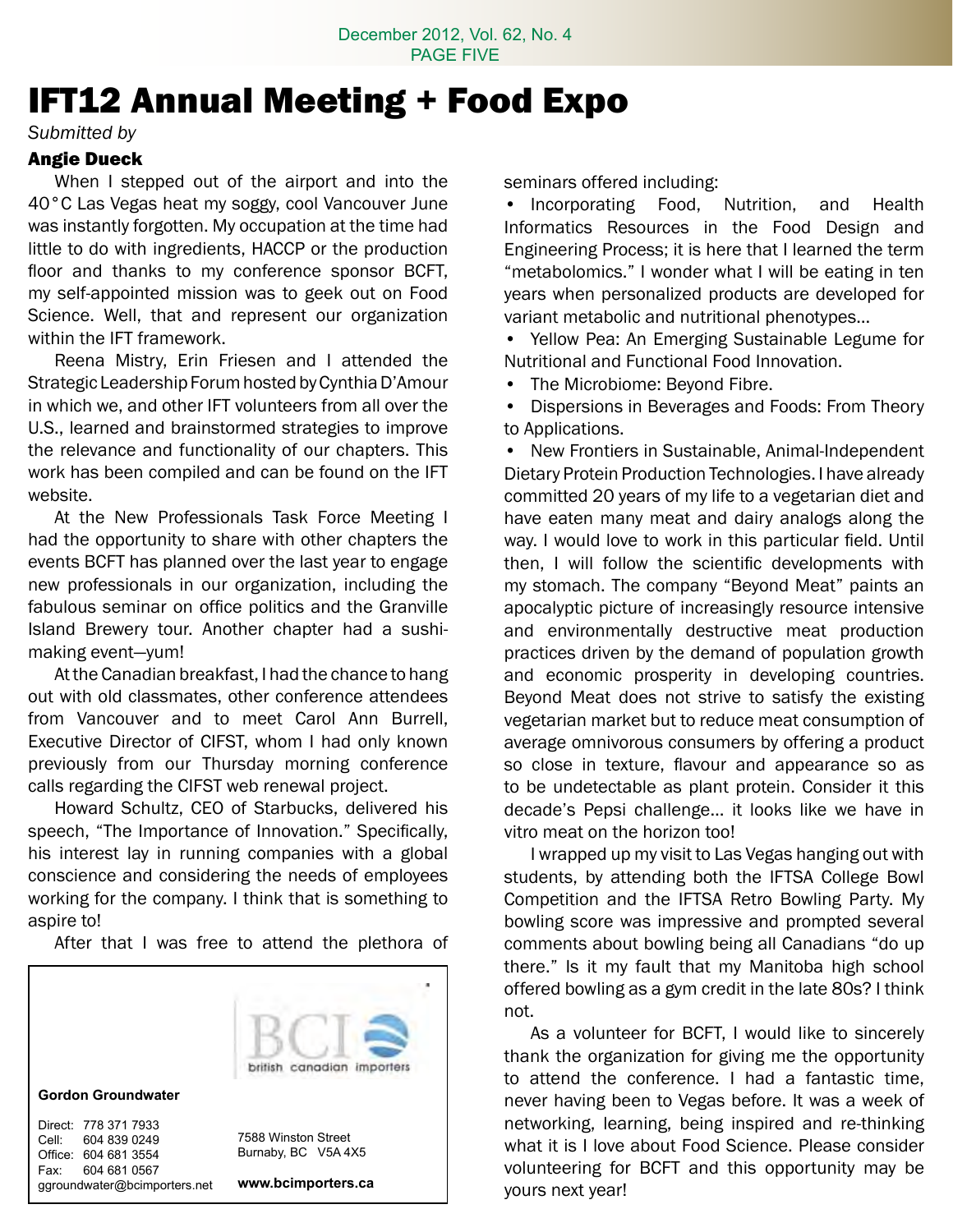### **New Professional Networking Event -- Professional** Communication Styles and Networking

*Submitted by* 

#### Karl Li

 The second new professional networking event took place on October 25 at John Molson Academy at the Molson Brewery. 28 people, including students, recent graduates, and new professionals working in the food industry attended this interactive discussion led by BCFT Chair Reena Mistry and Kimberley Rawes from UBC Centre for Student Involvement & Careers. The event featured an interesting topic of "professional communication style and networking".



*Kimberley Rawes and Reena Mistry presented at the New Professionals Networking Event in October.*

 Kimberley started the topic on communication style by showing various examples of email, letter, and voice message in both professional and unprofessional ways. A quick discussion was followed after each





*Kimberley Rawes and Reena Mistry pose with the New Professionals Committee, Karl Li and Mauricio Lozano Gendreau, and an attendee.*

example to identify the advantages and efficiency of using proper communication style during professional communications. The presentation was followed by Reena's topic on professional networking. Reena and Kimberley both shared examples of do's and don'ts during professional networking. The presentation was very interactive and interesting. Everyone enjoyed the presentation very much.

 Everyone enjoyed some free time to network and chat with each other after the presentation. We look forward to our next New Professionals event that will be jointly held with BCFT student representatives.